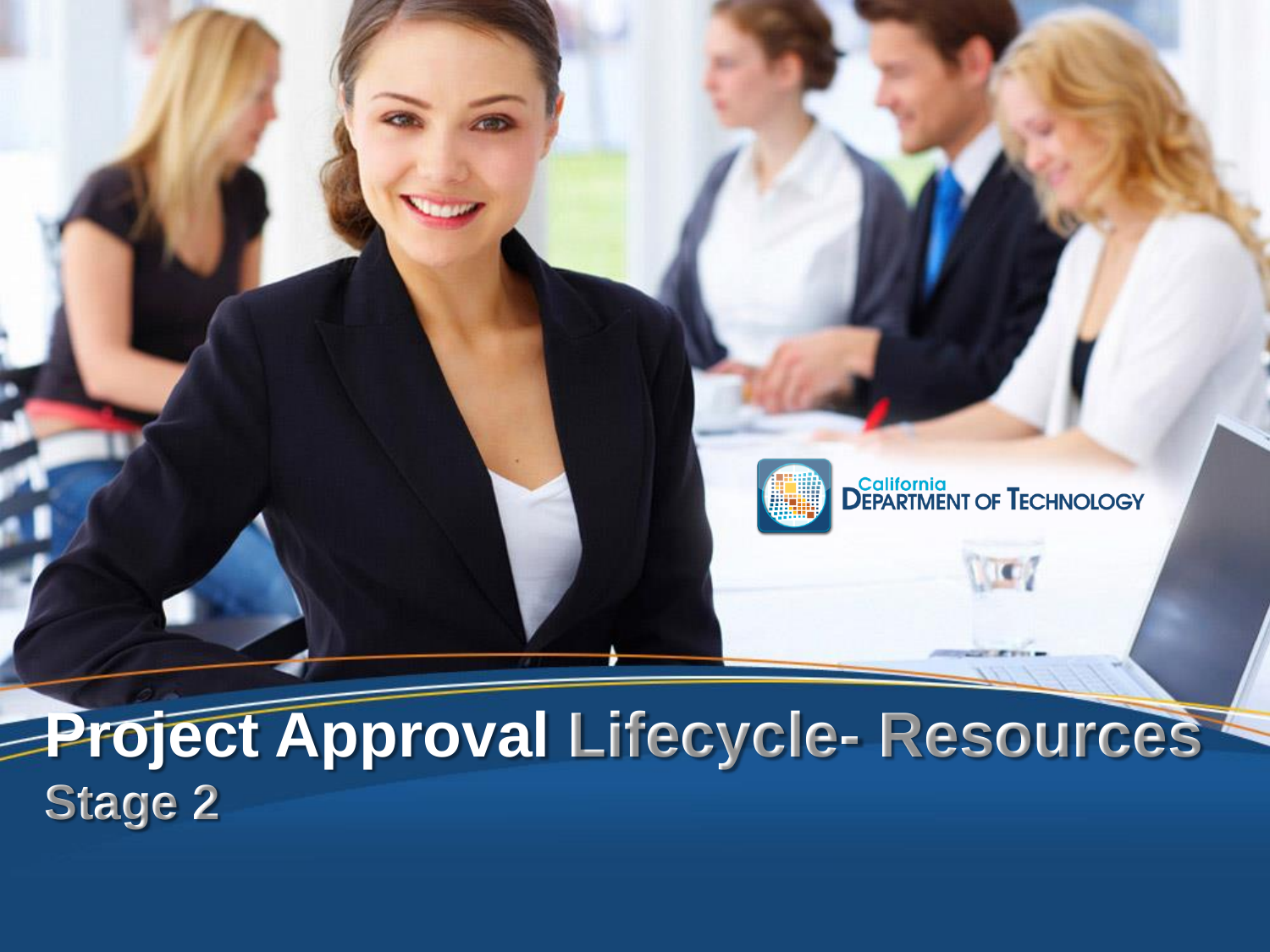| <b>Tool Name</b>                                                  | <b>References Form</b><br><b>Section</b> | <b>Note or Links</b>                                                                                         |
|-------------------------------------------------------------------|------------------------------------------|--------------------------------------------------------------------------------------------------------------|
| Project Approval Lifecycle<br>forms and instructions<br>(SIMM 19) | All                                      | http://www.cio.ca.gov/Government/IT Policy/SIM<br>M 19/SIMM19.html                                           |
| <b>IT Project Reporting Process</b><br>Flow (SIMM 10)             | All                                      | http://www.cio.ca.gov/pdf/SIMM/10/SIMM 10 Do<br>cument Description and Process Flow.pdf                      |
| Gate 2 Collaborative Review<br>Guidelines (SIMM 19B.4)            | All                                      | http://www.cio.ca.gov/Government/IT Policy/pdf/S<br>IMM19/B.5-Gate-2-Collaborative-Review-<br>Guidelines.pdf |
| <b>CDT Technology Letters</b><br>(Policy)                         | All                                      | http://www.cio.ca.gov/Government/IT Policy/TL.ht<br>ml                                                       |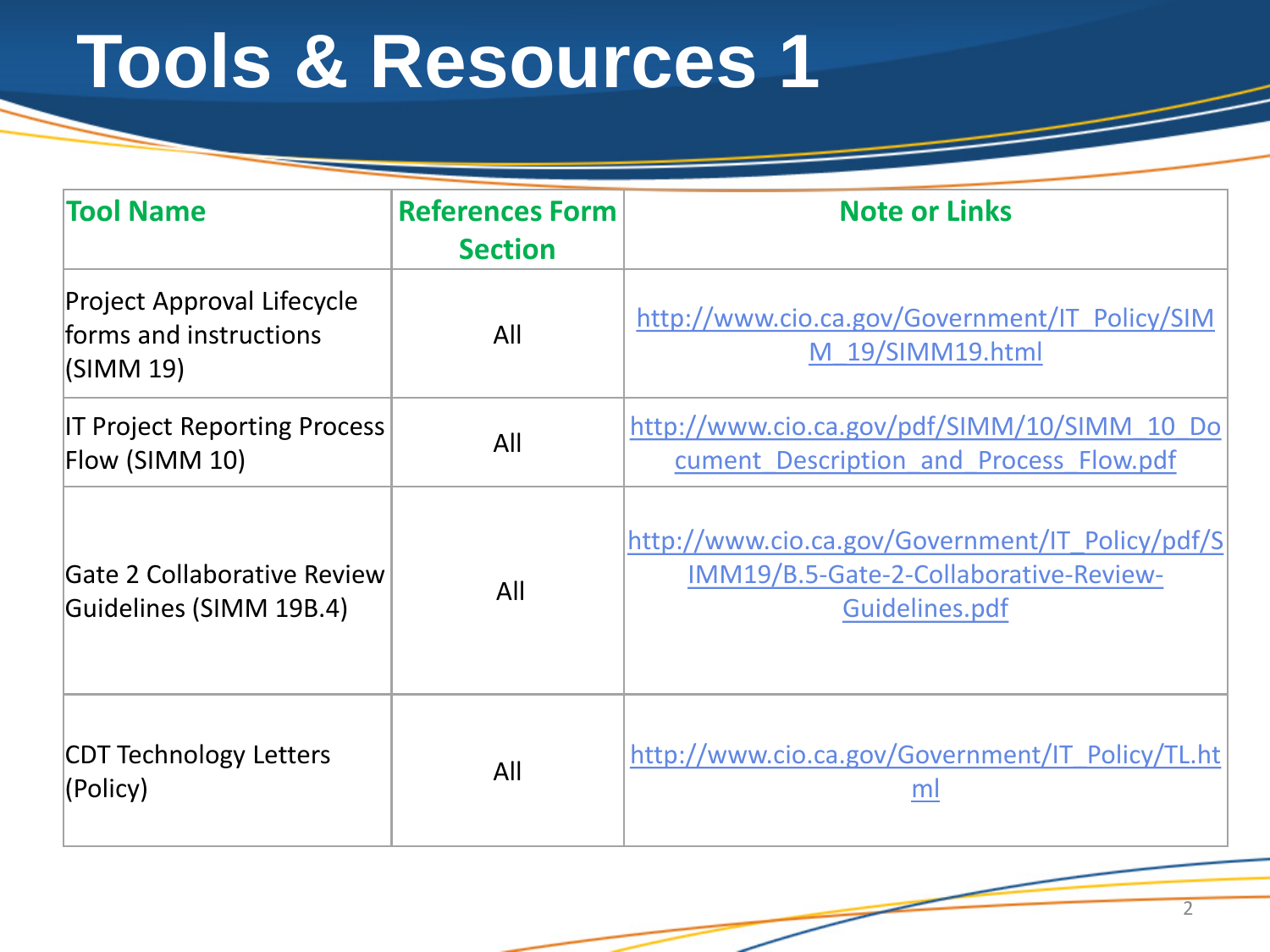| <b>Tool Name</b>                                                   | <b>References Form</b><br><b>Section</b> | <b>Note or Links</b>                                                                                        |
|--------------------------------------------------------------------|------------------------------------------|-------------------------------------------------------------------------------------------------------------|
| Stage 2 Alternative Analysis<br>guidelines $-$ SIMM 19B            | All                                      | http://www.cio.ca.gov/Government/IT Policy/SIM<br>M 19/SIMM19.html                                          |
| CA-PMF Sample Library                                              | All                                      | Link to California Project Management Framework<br>Templates page<br>http://capmf.cio.ca.gov/Templates.html |
| <b>Understanding Agile</b>                                         | All                                      | https://projectresources.cdt.ca.gov/agile/                                                                  |
| Concept Development and<br><b>Readiness Assessment</b><br>Template | 2.3.1 Preliminary<br>Assessment          | Link to California Project Management Framework<br>Templates page<br>http://capmf.cio.ca.gov/Templates.html |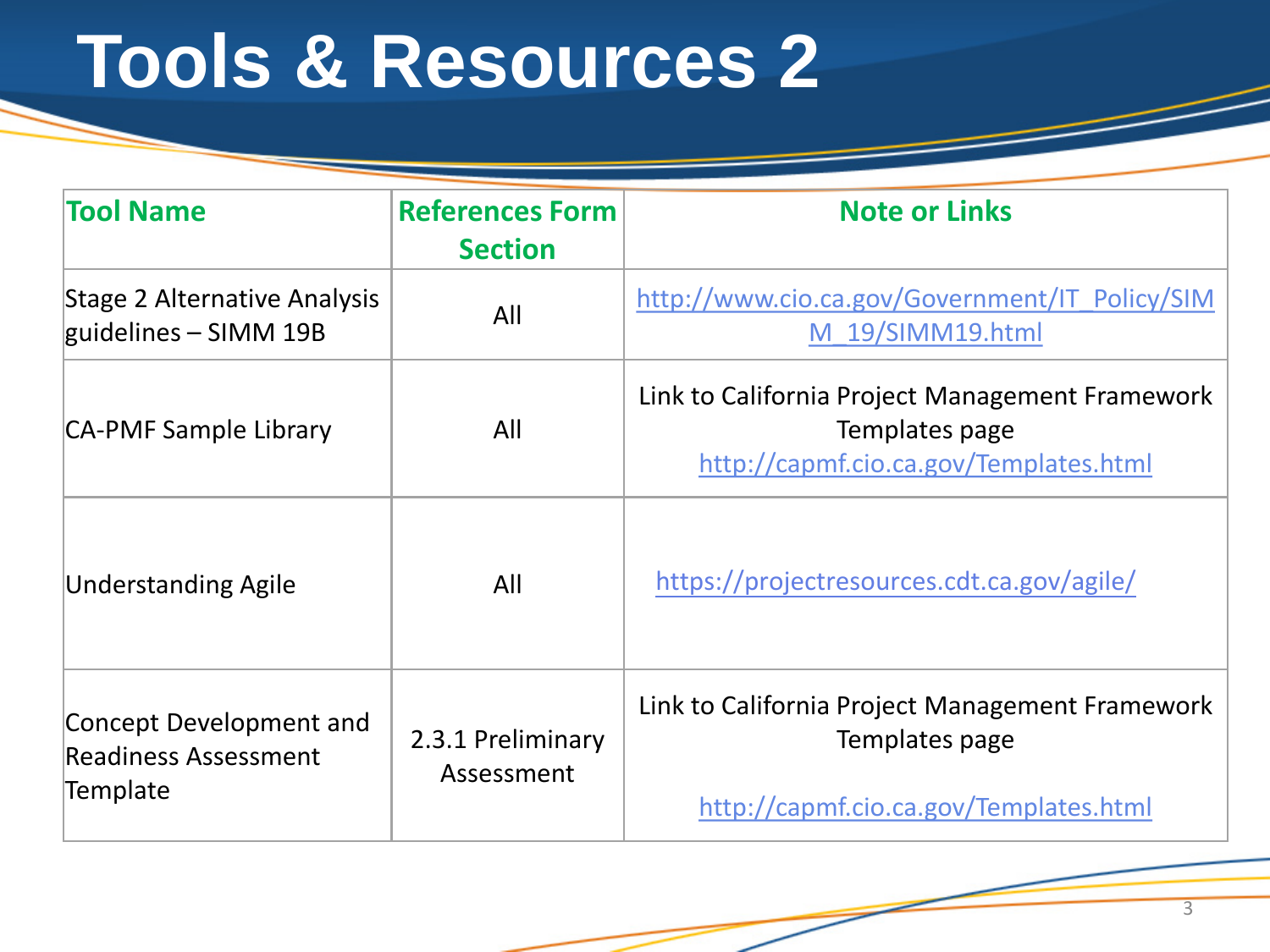| <b>Tool Name</b>                                                                   | <b>References Form</b><br><b>Section</b>        | <b>Note or Links</b>                                                                                                                                                                         |
|------------------------------------------------------------------------------------|-------------------------------------------------|----------------------------------------------------------------------------------------------------------------------------------------------------------------------------------------------|
| <b>Complexity Assessment</b><br>Template (SIMM 45C) and<br>instructions (SIMM 45D) | 2.3.2 Business<br>Complexity<br>Assessment      | <b>SIMM 45 C Complexity Assessment Template</b><br>http://www.cio.ca.gov/government/it policy/simm.<br>html<br>and<br>http://www.cio.ca.gov/pdf/simm/45/SIMM 45 App<br>endix D 2016 0506.pdf |
| <b>Gate 2 Evaluation</b><br>Scorecard, Parts A (SIMM<br>19B.5) and B (SIMM 19B.6)  | 2.5 Baseline<br>Processes and<br><b>Systems</b> | http://www.cio.ca.gov/Government/IT_Policy/SIM<br>M 19/SIMM19.html                                                                                                                           |
| <b>Information Security</b><br>Program Management<br>Standard (SIMM 5305-A)        | 2.5.5 Security<br>Categorization                | http://www.cio.ca.gov/Government/IT_Policy/SIM<br>M/SIMM5305 A.PDF                                                                                                                           |
| <b>Security Categorization</b><br><b>Table Instructions</b>                        | 2.5.5 Security<br>Categorization                | http://csrc.nist.gov/publications/fips/fips199/FIPS-<br>$PUB-199$ -final.pdf#page= $8$                                                                                                       |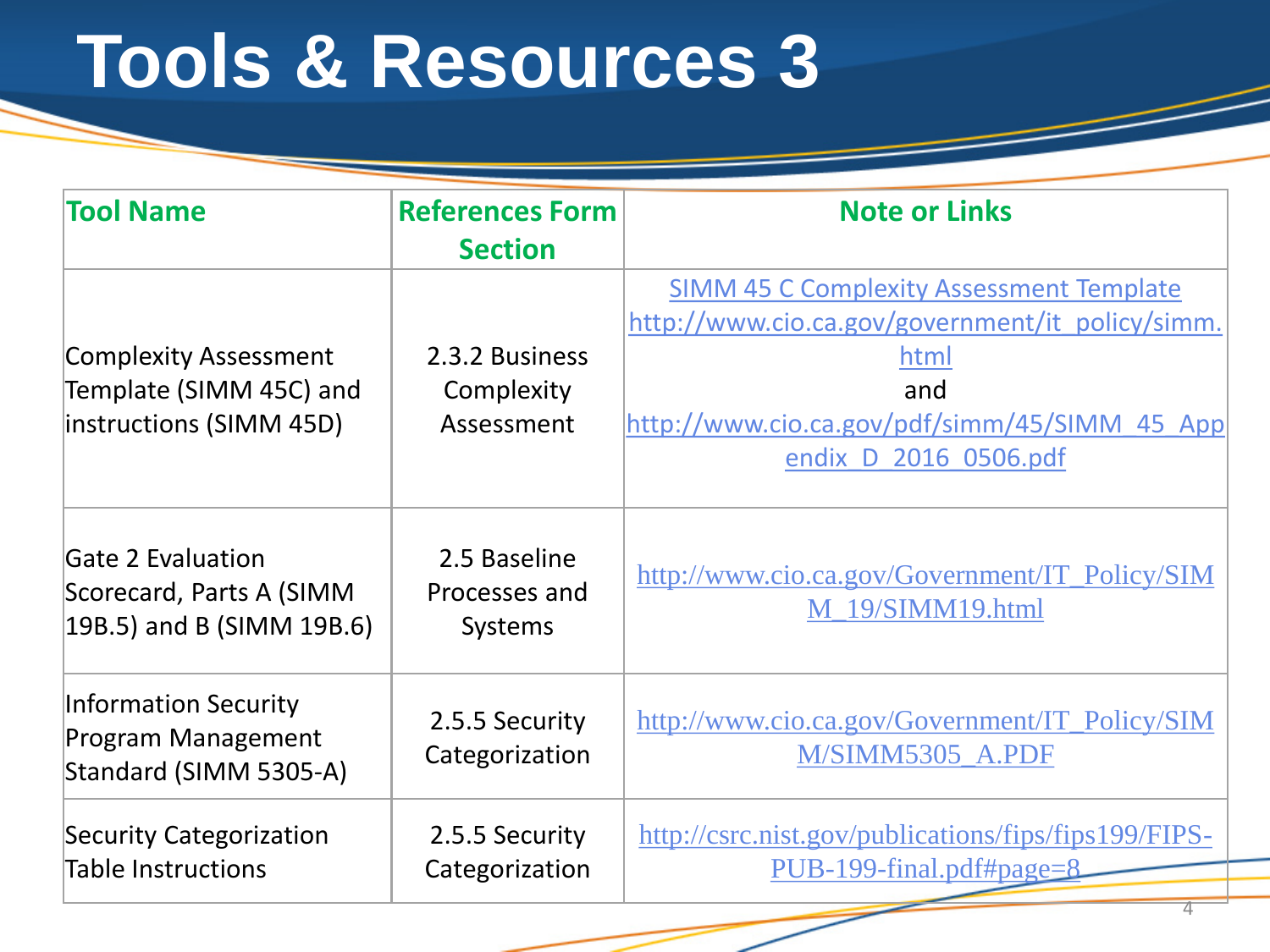| <b>Tool Name</b>                                                                          | <b>References Form</b>                    | <b>Note or Links</b>                                                                                  |
|-------------------------------------------------------------------------------------------|-------------------------------------------|-------------------------------------------------------------------------------------------------------|
|                                                                                           | <b>Section</b>                            |                                                                                                       |
| <b>Gate 2 Mid-level Solution</b><br><b>Requirements Template</b><br>(SIMM 19B.3)          | 2.6 Mid-level<br>Solution<br>Requirements | http://www.cio.ca.gov/Government/IT_Policy/SIM<br>M 19/SIMM19.html                                    |
| <b>Requirements Guidance</b><br>(SIMM 170 & SIMM 180)                                     | 2.6 Mid-level<br>Solution<br>Requirements | http://www.cio.ca.gov/government/it_policy/simm.h<br>tml                                              |
| Statewide Technology<br><b>Procurement Division's</b><br><b>Market Research Guideline</b> | 2.9 Market<br>Research                    | http://www.cio.ca.gov/otp/docs/Market-Research-<br>Guidelines.pdf                                     |
| <b>Cloud Security Certification</b>                                                       | 2.10.7 Architecture<br>Information        | https://www.fedramp.gov/                                                                              |
| <b>History of Software</b><br>Vulnerabilities                                             | 2.10.7 Architecture<br>Information        | https://cve.mitre.org/cve/cve.html                                                                    |
| <b>FIPS 140-2 Validated</b><br><b>Encryption Products</b>                                 | Information                               | <b>2.10.7 Architecture</b> http://csrc.nist.gov/groups/STM/cmvp/documents/14<br>$0-1/140$ val-all.htm |